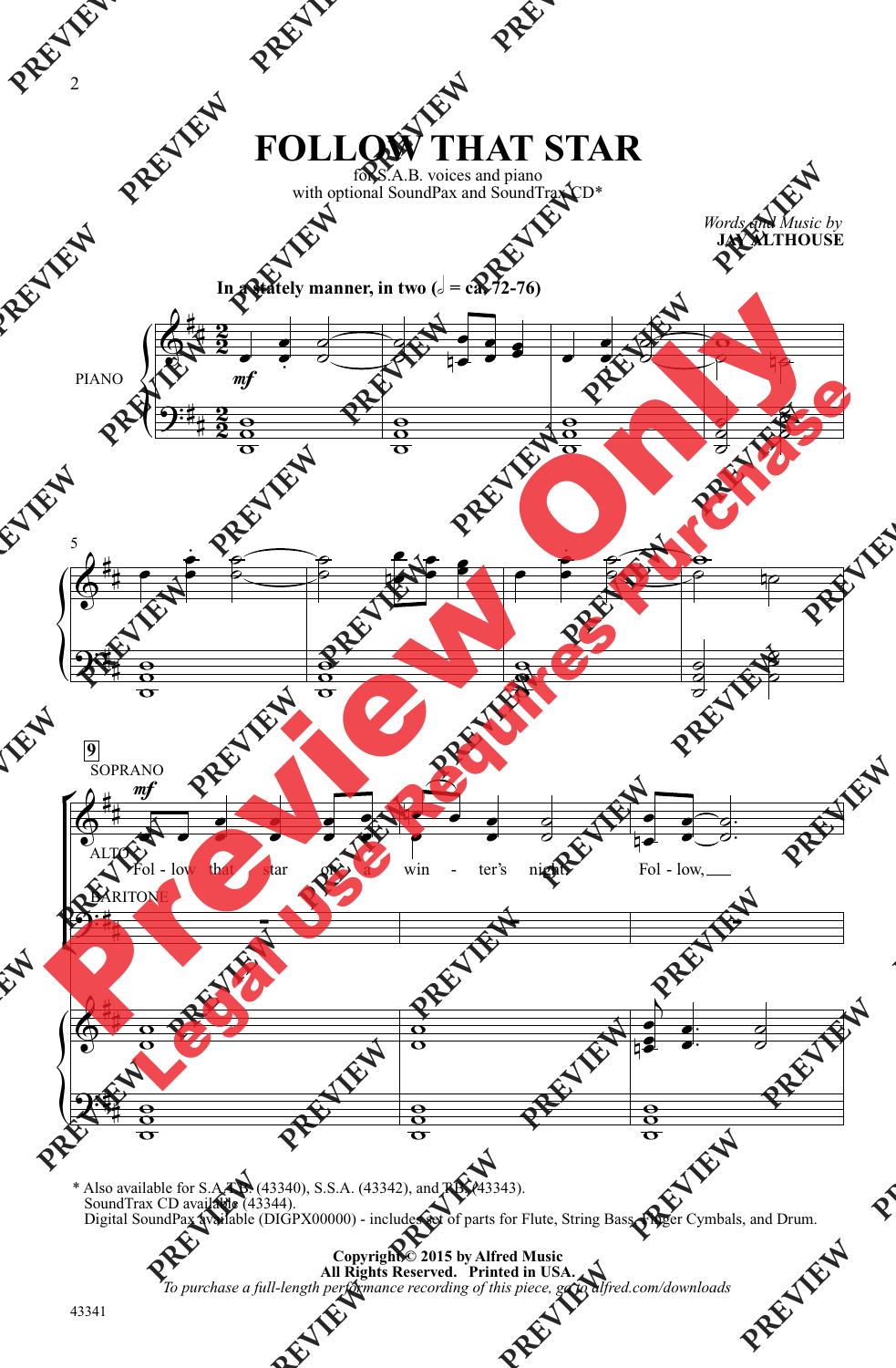

43341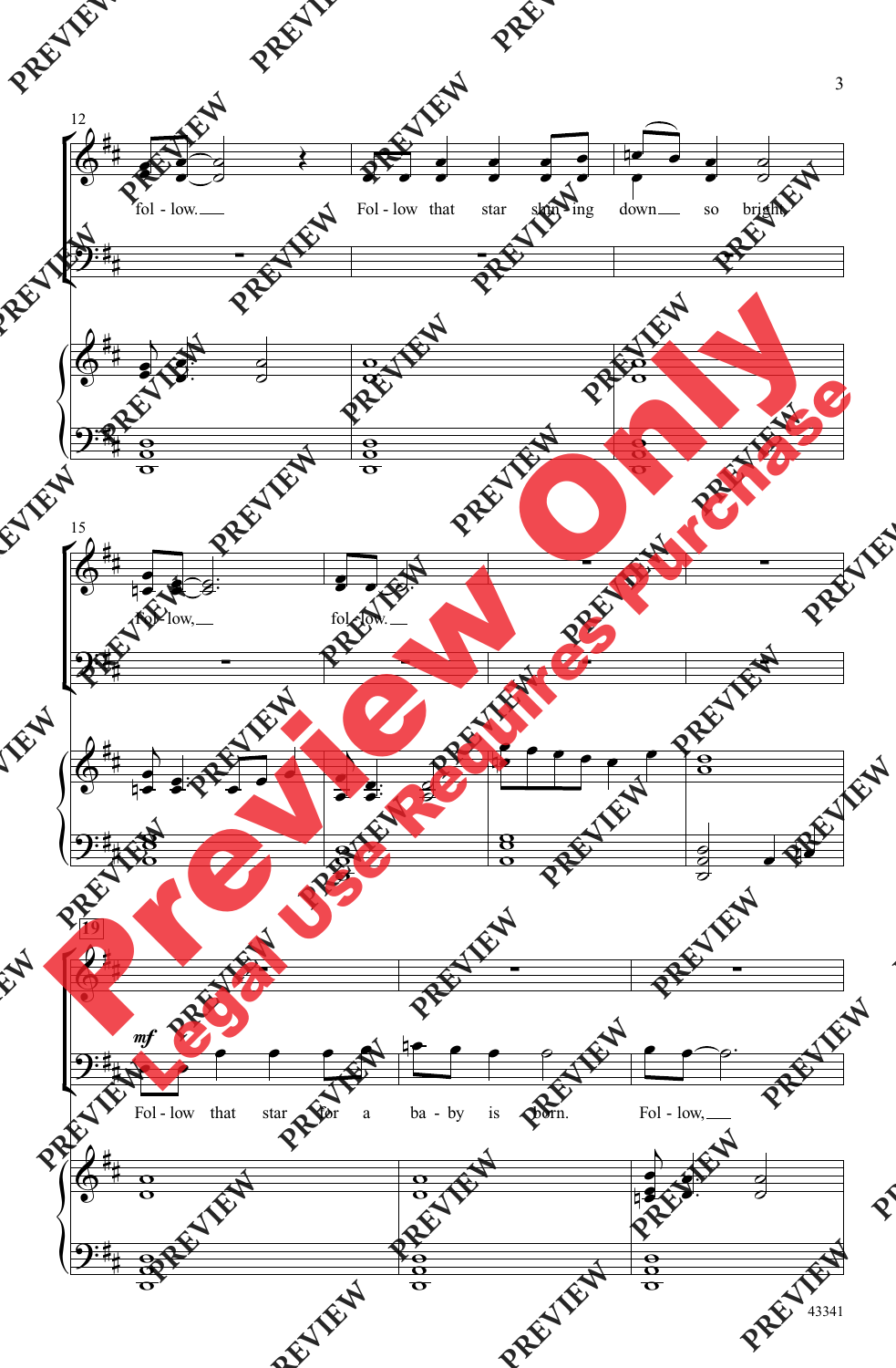

43341

4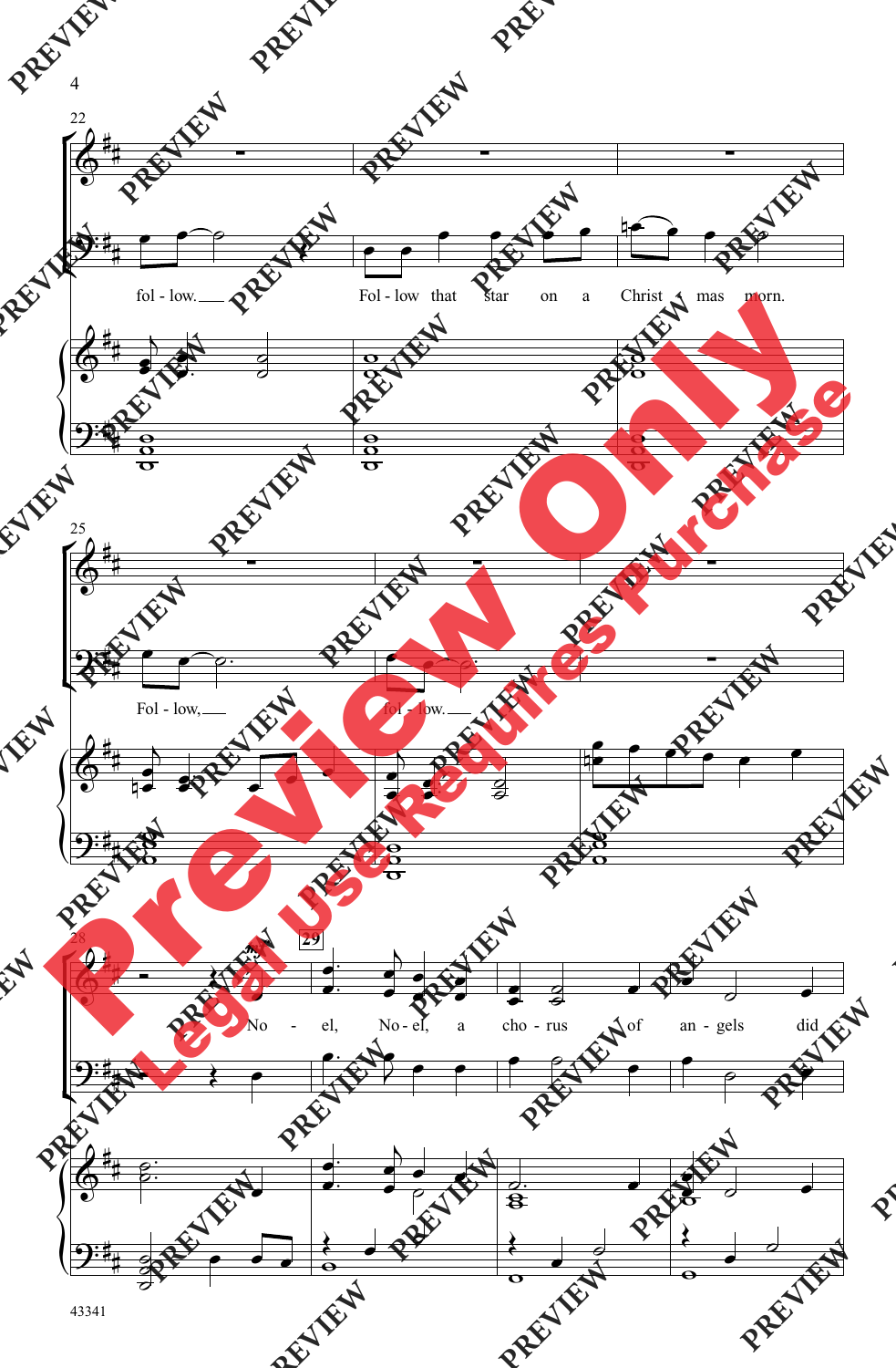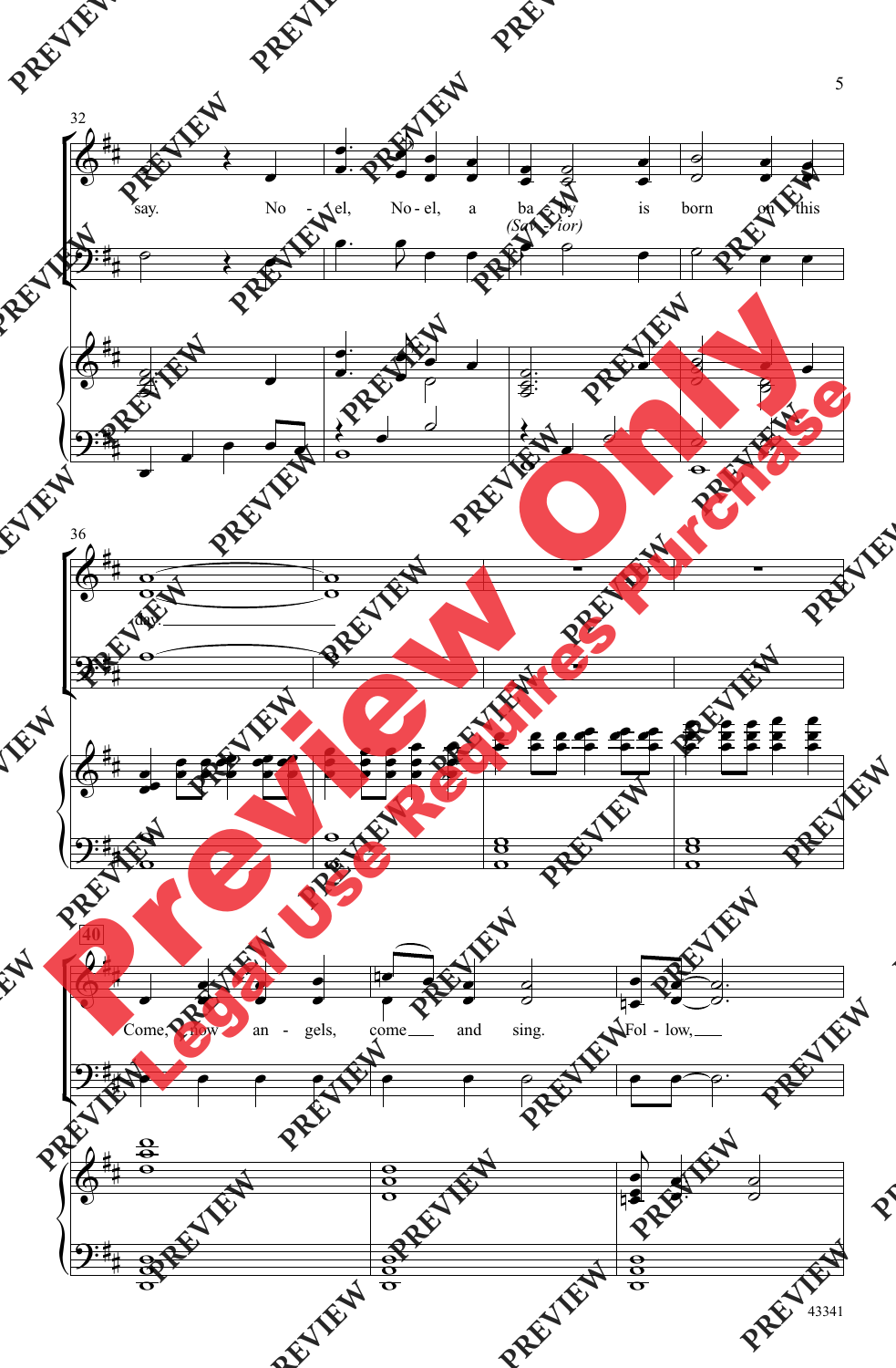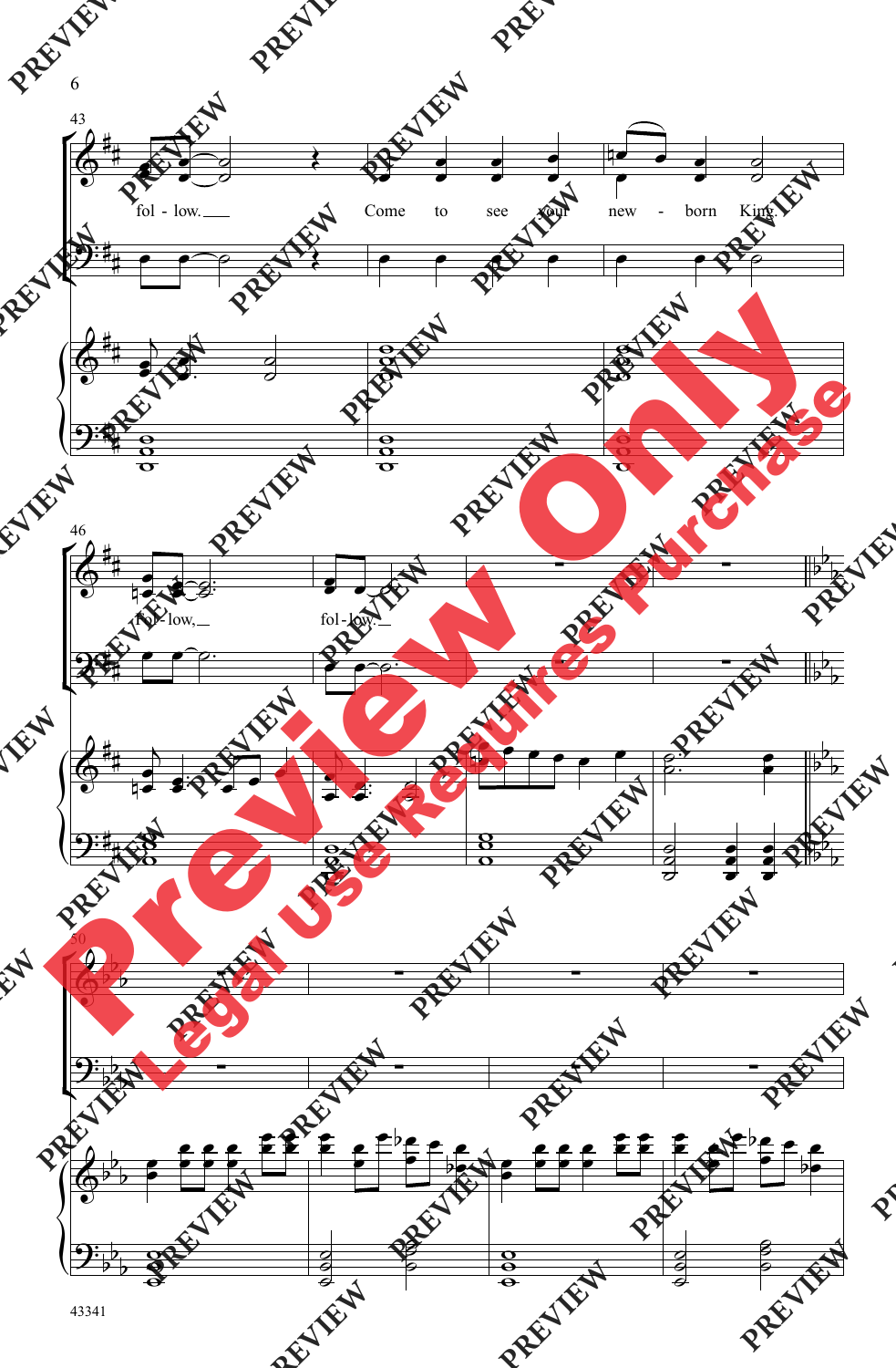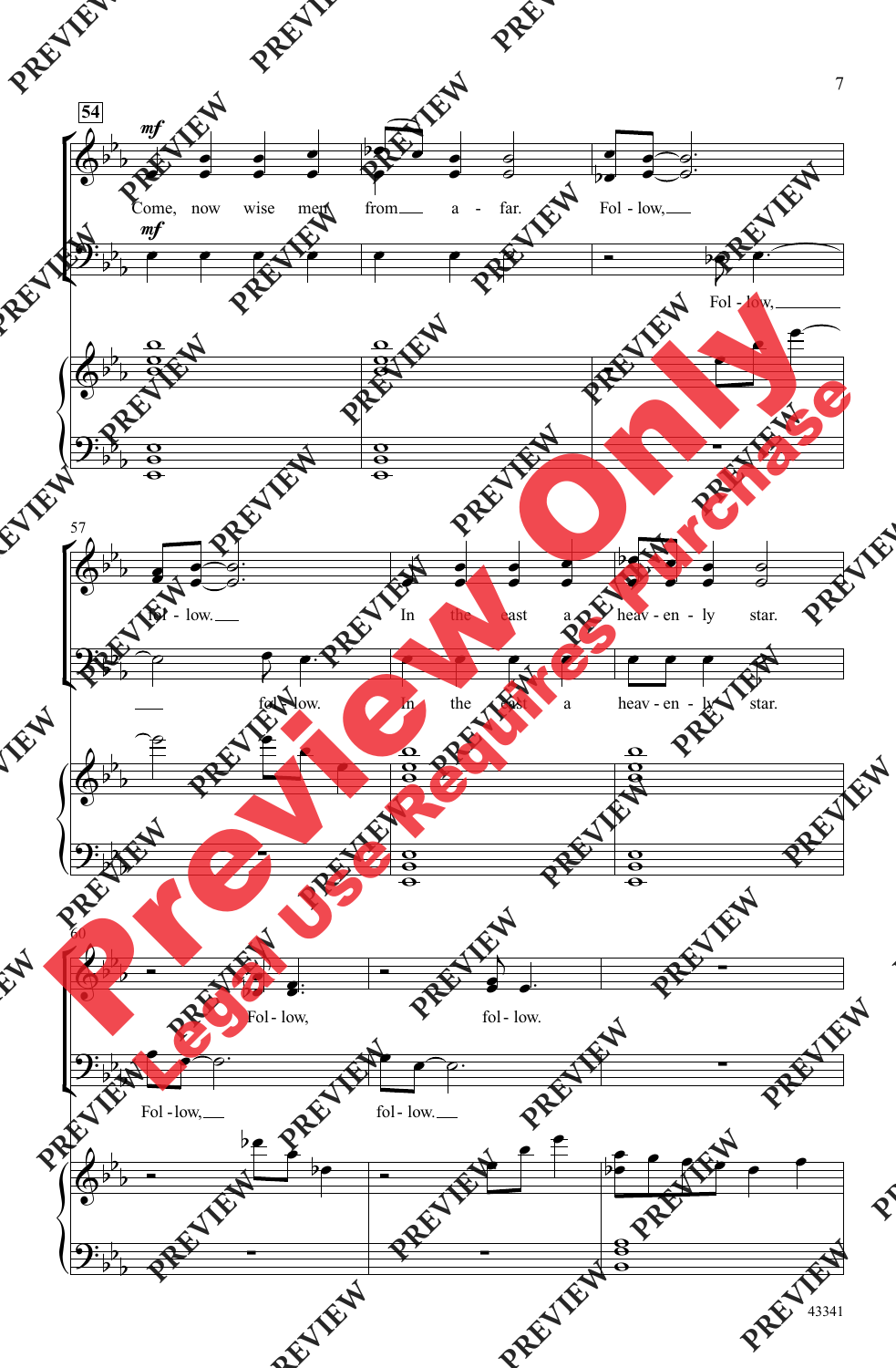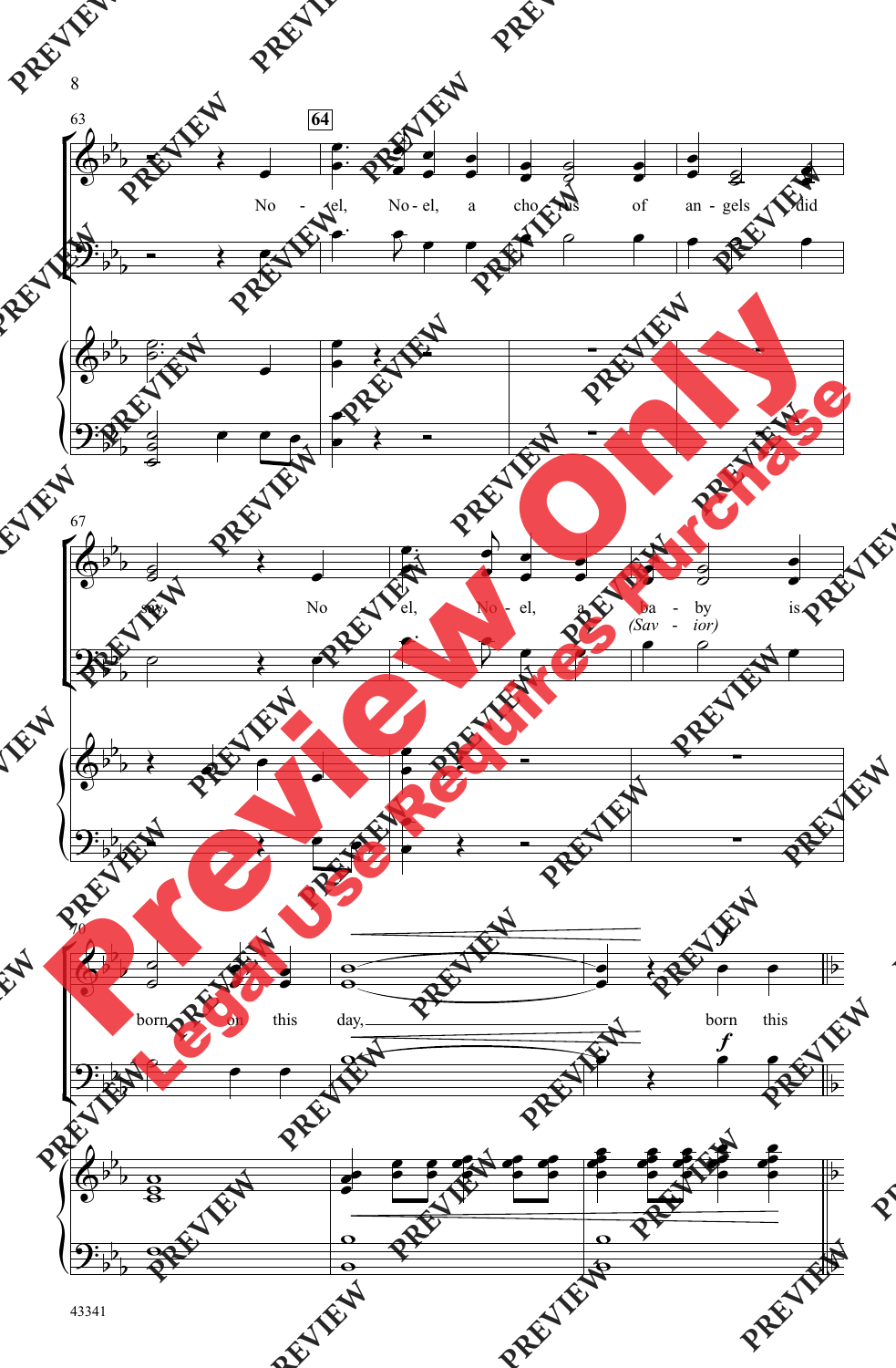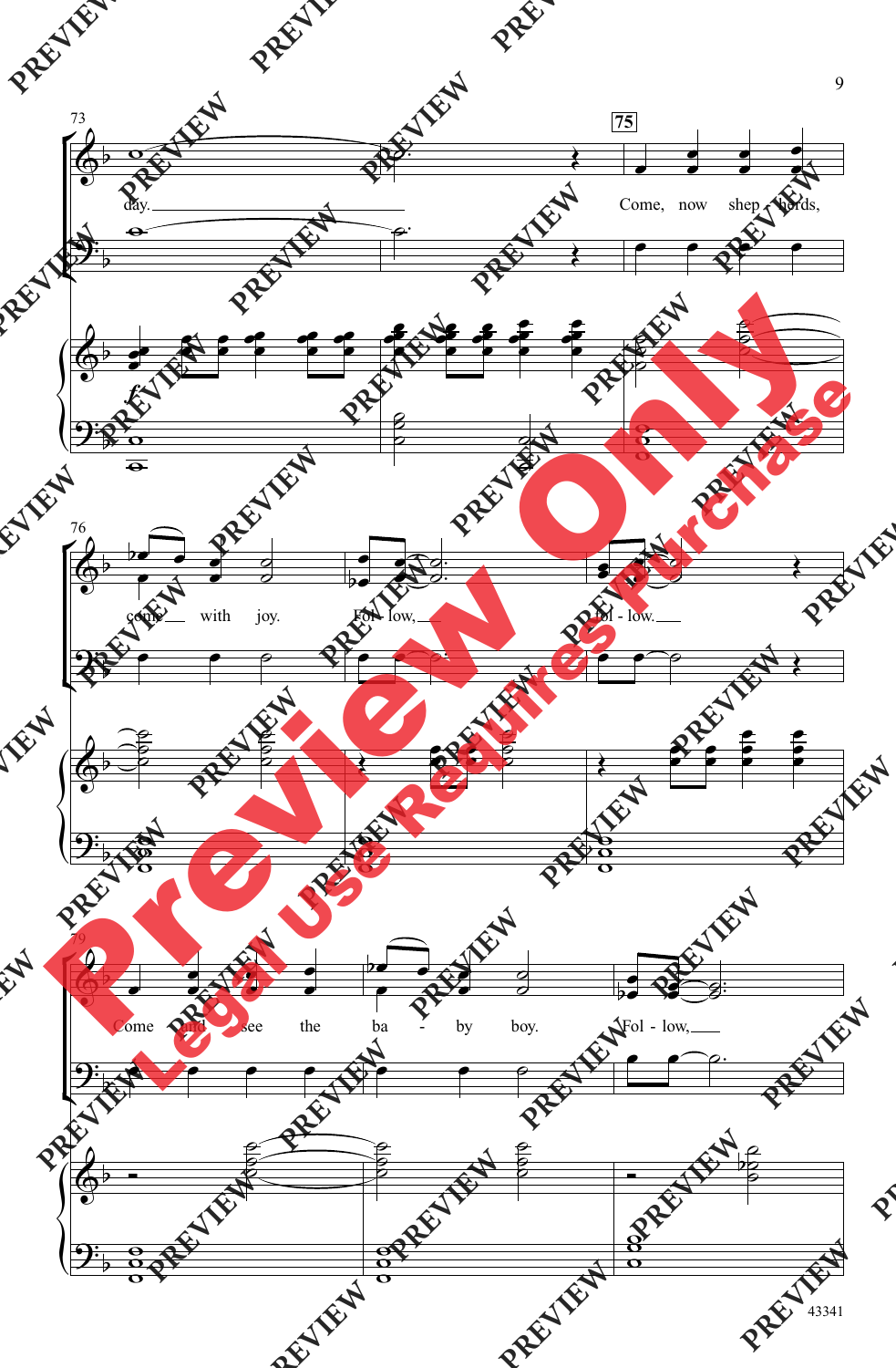